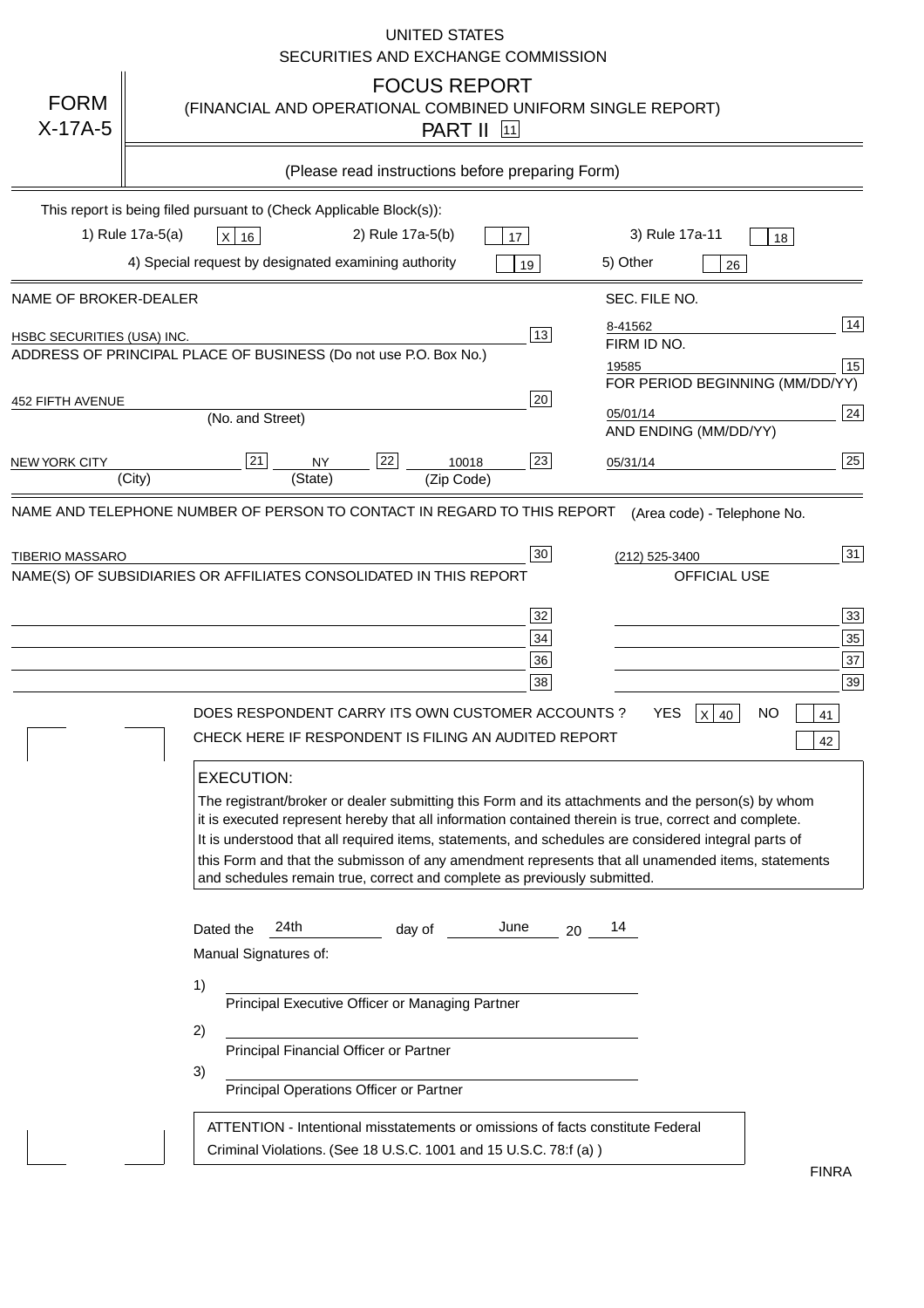## SUPPLEMENT TO FINANCIAL AND OPERATIONAL COMBINED UNIFORM SINGLE REPORT PART II

#### BROKER OR DEALER

HSBC SECURITIES (USA) INC.

 $05/31/14$ 

as of

## STATEMENT OF SEGREGATION REQUIREMENTS AND FUNDS IN SEGREGATION FOR CUSTOMERS TRADING ON U.S. COMMODITY EXCHANGES

| SEGREGATION REQUIREMENTS (Section 4d(2) of the CEAct)                                       |                 |                    |      |
|---------------------------------------------------------------------------------------------|-----------------|--------------------|------|
| 1. Net ledger balance                                                                       |                 |                    |      |
| A. Cash                                                                                     | \$              | 243,045,213 7010   |      |
| B. Securities (at market)                                                                   |                 | 563,734,475 7020   |      |
| 2. Net unrealized profit (loss) in open futures contracts traded on a contract market       |                 | 213,552,281 7030   |      |
| 3. Exchange traded options                                                                  |                 |                    |      |
| A. Add market value of open option contracts purchased on a contract market                 |                 | 104,521,140 7032   |      |
| B. Deduct market value of open option contracts granted (sold) on a contract market         |                 | 13,191,934) 7033   |      |
| 4. Net equity (deficit) (add lines 1, 2, and 3)                                             |                 | 1,111,661,175 7040 |      |
| 5. Accounts liquidating to a deficit and accounts with debit balances                       |                 |                    |      |
| - gross amount                                                                              | 840,543<br>7045 |                    |      |
|                                                                                             |                 |                    |      |
| Less: amount offset by customer owned securities                                            | 840,543) 7047   |                    | 7050 |
| 6. Amount required to be segregated (add lines 4 and 5)                                     | \$              | 1,111,661,175      | 7060 |
| FUNDS IN SEGREGATED ACCOUNTS                                                                |                 |                    |      |
| 7. Deposited in segregated funds bank accounts                                              |                 |                    |      |
| A. Cash                                                                                     |                 | 31,508,316         | 7070 |
| B. Securities representing investments of customers' funds (at market)                      |                 | 0                  | 7080 |
| C. Securities held for particular customers or option customers in lieu of cash (at market) |                 | 93,117,016         | 7090 |
| 8. Margins on deposit with derivatives clearing organizations of contract markets           |                 |                    |      |
| A. Cash                                                                                     | \$              | 283,892,035 7100   |      |
| B. Securities representing investments of customers' funds (at market)                      |                 | 209,068,846 7110   |      |
| C. Securities held for particular customers or option customers in lieu of cash (at market) |                 | 470,617,459 7120   |      |
| 9. Net settlement from (to) derivatives clearing organizations of contract markets          |                 | 1,808,050 7130     |      |
| 10. Exchange traded options                                                                 |                 |                    |      |
| A. Value of open long option contracts                                                      |                 | 104,521,140 7132   |      |
| B. Value of open short option contracts                                                     |                 | 13,191,934 7133    |      |
| 11. Net equities with other FCMs                                                            |                 |                    |      |
| A. Net liquidating equity                                                                   |                 | 33,321,906 7140    |      |
| B. Securities representing investments of customers' funds (at market)                      |                 |                    | 7160 |
| C. Securities held for particular customers or option customers in lieu of cash (at market) |                 |                    | 7170 |
| 12. Segregated funds on hand (describe:                                                     |                 | $\Omega$           | 7150 |
| 13. Total amount in segregation (add lines 7 through 12)                                    |                 | 1,214,662,834      | 7180 |
| 14. Excess (deficiency) funds in segregation (subtract line 6 from line 13)                 | ٩.              | 103,001,659 7190   |      |
| 15. Management Target Amount for Excess funds in segregation                                |                 | 50,000,000 7194    |      |
| 16. Excess (deficiency) funds in segregation over (under) Management Target Amount Excess   | \$              | 53,001,659 7198    |      |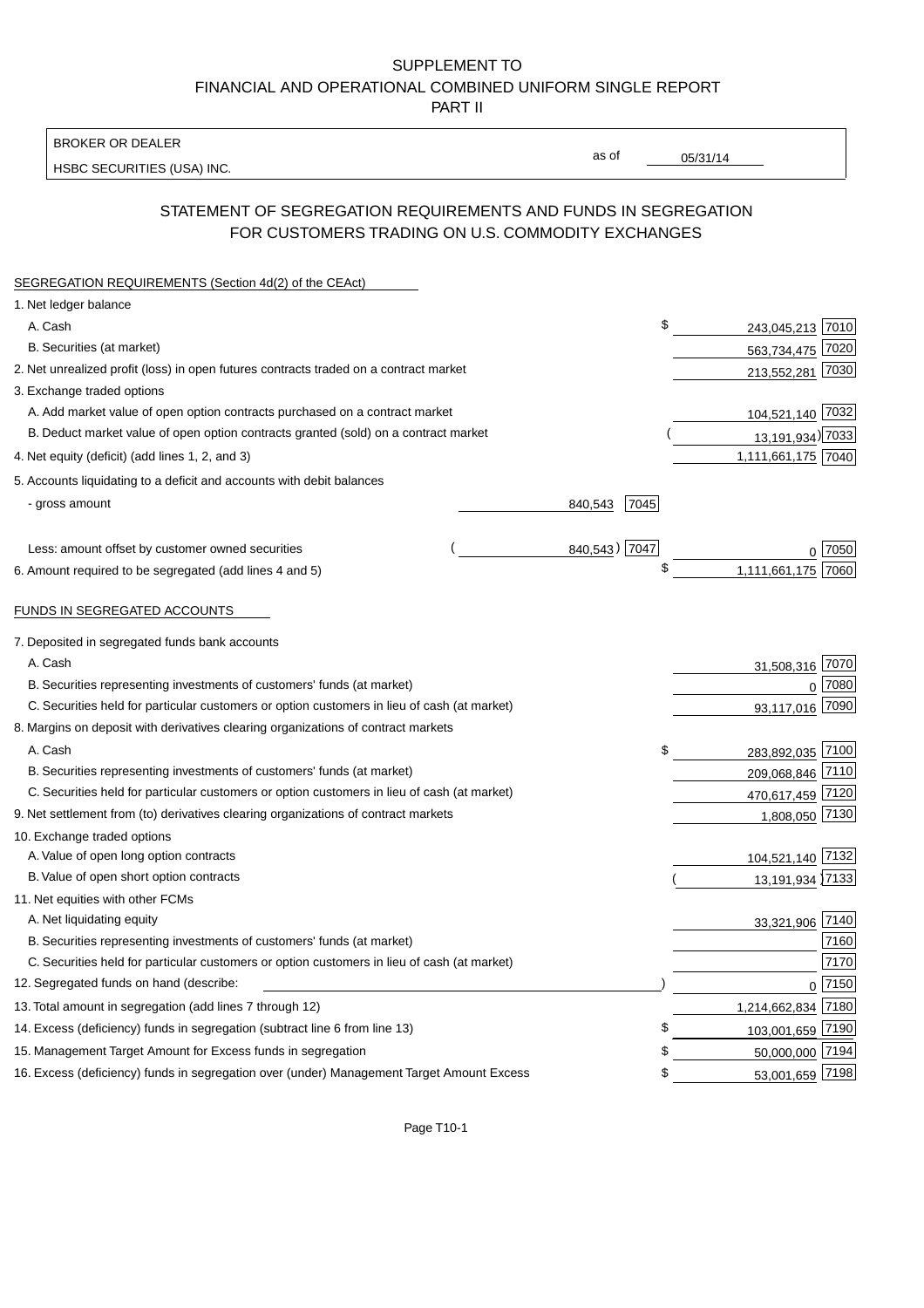# SUPPLEMENT TO FINANCIAL AND OPERATIONAL COMBINED UNIFORM SINGLE REPORT

PART II

|                                                                                      | .                                      |                                                                |                  |
|--------------------------------------------------------------------------------------|----------------------------------------|----------------------------------------------------------------|------------------|
| <b>BROKER OR DEALER</b>                                                              |                                        |                                                                |                  |
| HSBC SECURITIES (USA) INC.                                                           |                                        | as of<br>05/31/14                                              |                  |
|                                                                                      | FOR CUSTOMERS' DEALER OPTIONS ACCOUNTS | STATEMENT OF SEGREGATION REQUIREMENTS AND FUNDS IN SEGREGATION |                  |
| 1. Amount required to be segregated in accordance<br>with Commission regulation 32.6 |                                        | \$                                                             | 7200<br>0        |
| 2. Funds in segregated accounts                                                      |                                        |                                                                |                  |
| A. Cash                                                                              | \$                                     | 7210<br>0                                                      |                  |
| B. Securities (at market)<br>C. Total                                                |                                        | 7220 <br>$\Omega$                                              | 7230<br>$\Omega$ |
| 3. Excess (deficiency) funds in segregation                                          |                                        |                                                                |                  |
| (subtract line 2.C from line 1)                                                      |                                        |                                                                | 0 7240           |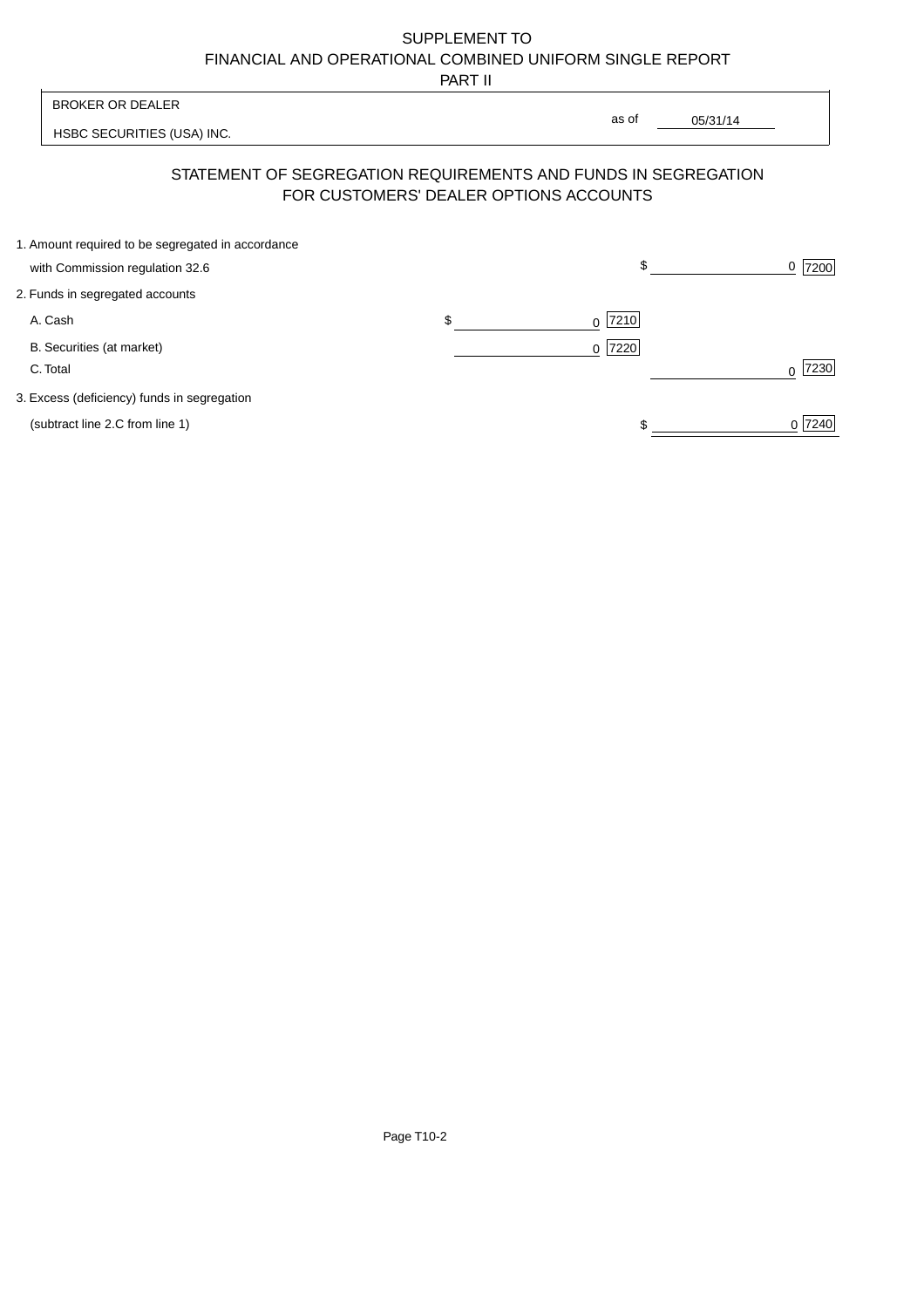SUPPLEMENT TO FINANCIAL AND OPERATIONAL COMBINED UNIFORM SINGLE REPORT

PART II

| <b>BROKER OR DEALER</b>    |       |          |
|----------------------------|-------|----------|
| HSBC SECURITIES (USA) INC. | as of | 05/31/14 |

## STATEMENT OF SECURED AMOUNTS AND FUNDS HELD IN SEPARATE ACCOUNTS PURSUANT TO COMMISSION REGULATION 30.7

#### FOREIGN FUTURES AND FOREIGN OPTIONS SECURED AMOUNTS

| Amount required to be set aside pursuant to law, rule or regulation of a foreign government<br>or a rule of a self-regulatory organization authorized thereunder |                 | \$<br>0           | 7305 |
|------------------------------------------------------------------------------------------------------------------------------------------------------------------|-----------------|-------------------|------|
| 1. Net ledger balance - Foreign Futures and Foreign Option Trading - All Customers                                                                               |                 |                   |      |
| A. Cash                                                                                                                                                          |                 | \$<br>70,846,701  | 7315 |
| B. Securities (at market)                                                                                                                                        |                 | 28,019,289        | 7317 |
| 2. Net unrealized profit (loss) in open futures contracts traded on a foreign board of trade                                                                     |                 | 12,865,641        | 7325 |
| 3. Exchange traded options                                                                                                                                       |                 |                   |      |
| A. Market value of open option contracts purchased on a foreign board of trade                                                                                   |                 | 0                 | 7335 |
| B. Market value of open contracts granted (sold) on a foreign board of trade                                                                                     |                 |                   | 7337 |
| 4. Net equity (deficit) (add lines 1.2. and 3.)                                                                                                                  |                 | \$<br>111,731,631 | 7345 |
| 5. Accounts liquidating to a deficit and accounts with                                                                                                           |                 |                   |      |
| debit balances - gross amount                                                                                                                                    | 7351<br>672,281 |                   |      |
| Less: amount offset by customer owned securities                                                                                                                 | 672,281) 7352   |                   | 7354 |
| 6. Amount required to be set aside as the secured amount - Net Liquidating Equity Method (add lines 4 and 5)                                                     |                 | \$<br>111,731,631 | 7355 |
| 7. Greater of amount required to be set aside pursuant to foreign jurisdiction (above) or line 6.                                                                |                 | 111,731,631       | 7360 |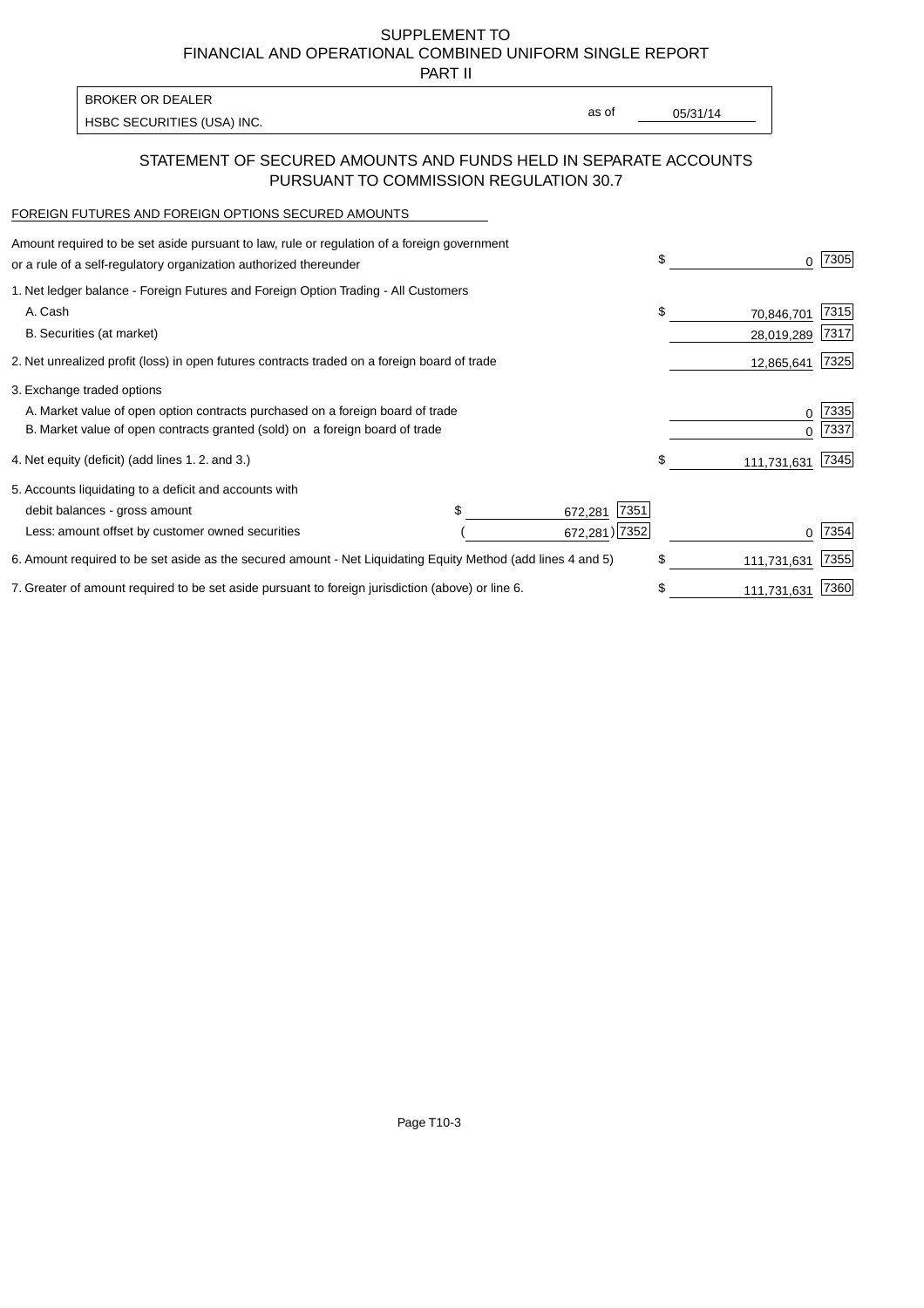# SUPPLEMENT TO

FINANCIAL AND OPERATIONAL COMBINED UNIFORM SINGLE REPORT

PART II

## BROKER OR DEALER

HSBC SECURITIES (USA) INC.

05/31/14 as of

# STATEMENT OF SECURED AMOUNTS AND FUNDS HELD IN SEPARATE ACCOUNTS PURSUANT TO COMMISSION REGULATION 30.7

#### FUNDS DEPOSITED IN SEPARATE REGULATION 30.7 ACCOUNTS

| \$<br>A. Banks located in the United States<br>51,770,788 7500<br>B. Other banks qualified under Regulation 30.7<br>$0$ 7520 \$<br>7510<br>Name(s):<br><b>HARRIS TRUST</b><br>2. Securities<br>\$<br>A. In safekeeping with banks located in the United States<br>63,519,289 7540<br>B. In safekeeping with other banks qualified under Regulation 30.7<br>7550<br>$0$ 7560<br>Name(s):<br><b>HARRIS TRUST</b><br>3. Equities with registered futures commission merchants<br>A. Cash<br>\$<br>$0$   7580<br><b>B.</b> Securities<br>$0$ 7590<br>0 7600<br>C. Unrealized gain (loss) on open futures contracts<br>$0$ 7610<br>D. Value of long option contracts<br>$0$ ) 7615<br>E. Value of short option contracts<br>4. Amounts held by clearing organizations of foreign boards of trade<br>7630<br>Name(s):<br>\$<br>A. Cash<br>7640<br>7650<br><b>B.</b> Securities<br>C. Amount due to (from) clearing organizations - daily variation<br>7660<br>D. Value of long option contracts<br>7670<br>) 7675<br>E. Value of short option contracts<br>5. Amounts held by members of foreign boards of trade<br>Name(s):<br>7690<br>\$<br>41,926,485 7700<br>A. Cash<br><b>B.</b> Securities<br>$0$   $7710$<br>C. Unrealized gain (loss) on open futures contracts<br>7720<br>12,865,641<br>D. Value of long option contracts<br>0 7730<br>$_0$ ) 7735<br>E. Value of short option contracts<br>54,792,126 7740<br>6. Amounts with other depositories designated by a foreign board of trade<br>7750<br>Name(s):<br>7. Segregated funds on hand (describe:<br>8. Total funds in separate section 30.7 accounts<br>\$<br>9. Excess (deficiency) set Aside Funds for Secured Amount (subtract Line 7 Secured<br>Statement page T10-3 from Line 8)<br>\$<br>\$<br>10. Management Target Amount for Excess funds in separate section 30.7 accounts<br>11. Excess (deficiency) funds in separate 30.7 accounts over (under) Management Target<br>\$ | 1. Cash in banks |  |  |                  |
|-----------------------------------------------------------------------------------------------------------------------------------------------------------------------------------------------------------------------------------------------------------------------------------------------------------------------------------------------------------------------------------------------------------------------------------------------------------------------------------------------------------------------------------------------------------------------------------------------------------------------------------------------------------------------------------------------------------------------------------------------------------------------------------------------------------------------------------------------------------------------------------------------------------------------------------------------------------------------------------------------------------------------------------------------------------------------------------------------------------------------------------------------------------------------------------------------------------------------------------------------------------------------------------------------------------------------------------------------------------------------------------------------------------------------------------------------------------------------------------------------------------------------------------------------------------------------------------------------------------------------------------------------------------------------------------------------------------------------------------------------------------------------------------------------------------------------------------------------------------------------------------------------------------------------------------------------|------------------|--|--|------------------|
|                                                                                                                                                                                                                                                                                                                                                                                                                                                                                                                                                                                                                                                                                                                                                                                                                                                                                                                                                                                                                                                                                                                                                                                                                                                                                                                                                                                                                                                                                                                                                                                                                                                                                                                                                                                                                                                                                                                                               |                  |  |  |                  |
|                                                                                                                                                                                                                                                                                                                                                                                                                                                                                                                                                                                                                                                                                                                                                                                                                                                                                                                                                                                                                                                                                                                                                                                                                                                                                                                                                                                                                                                                                                                                                                                                                                                                                                                                                                                                                                                                                                                                               |                  |  |  |                  |
|                                                                                                                                                                                                                                                                                                                                                                                                                                                                                                                                                                                                                                                                                                                                                                                                                                                                                                                                                                                                                                                                                                                                                                                                                                                                                                                                                                                                                                                                                                                                                                                                                                                                                                                                                                                                                                                                                                                                               |                  |  |  | 51,770,788 7530  |
|                                                                                                                                                                                                                                                                                                                                                                                                                                                                                                                                                                                                                                                                                                                                                                                                                                                                                                                                                                                                                                                                                                                                                                                                                                                                                                                                                                                                                                                                                                                                                                                                                                                                                                                                                                                                                                                                                                                                               |                  |  |  |                  |
|                                                                                                                                                                                                                                                                                                                                                                                                                                                                                                                                                                                                                                                                                                                                                                                                                                                                                                                                                                                                                                                                                                                                                                                                                                                                                                                                                                                                                                                                                                                                                                                                                                                                                                                                                                                                                                                                                                                                               |                  |  |  |                  |
|                                                                                                                                                                                                                                                                                                                                                                                                                                                                                                                                                                                                                                                                                                                                                                                                                                                                                                                                                                                                                                                                                                                                                                                                                                                                                                                                                                                                                                                                                                                                                                                                                                                                                                                                                                                                                                                                                                                                               |                  |  |  |                  |
|                                                                                                                                                                                                                                                                                                                                                                                                                                                                                                                                                                                                                                                                                                                                                                                                                                                                                                                                                                                                                                                                                                                                                                                                                                                                                                                                                                                                                                                                                                                                                                                                                                                                                                                                                                                                                                                                                                                                               |                  |  |  | 63,519,289 7570  |
|                                                                                                                                                                                                                                                                                                                                                                                                                                                                                                                                                                                                                                                                                                                                                                                                                                                                                                                                                                                                                                                                                                                                                                                                                                                                                                                                                                                                                                                                                                                                                                                                                                                                                                                                                                                                                                                                                                                                               |                  |  |  |                  |
|                                                                                                                                                                                                                                                                                                                                                                                                                                                                                                                                                                                                                                                                                                                                                                                                                                                                                                                                                                                                                                                                                                                                                                                                                                                                                                                                                                                                                                                                                                                                                                                                                                                                                                                                                                                                                                                                                                                                               |                  |  |  |                  |
|                                                                                                                                                                                                                                                                                                                                                                                                                                                                                                                                                                                                                                                                                                                                                                                                                                                                                                                                                                                                                                                                                                                                                                                                                                                                                                                                                                                                                                                                                                                                                                                                                                                                                                                                                                                                                                                                                                                                               |                  |  |  |                  |
|                                                                                                                                                                                                                                                                                                                                                                                                                                                                                                                                                                                                                                                                                                                                                                                                                                                                                                                                                                                                                                                                                                                                                                                                                                                                                                                                                                                                                                                                                                                                                                                                                                                                                                                                                                                                                                                                                                                                               |                  |  |  |                  |
|                                                                                                                                                                                                                                                                                                                                                                                                                                                                                                                                                                                                                                                                                                                                                                                                                                                                                                                                                                                                                                                                                                                                                                                                                                                                                                                                                                                                                                                                                                                                                                                                                                                                                                                                                                                                                                                                                                                                               |                  |  |  |                  |
|                                                                                                                                                                                                                                                                                                                                                                                                                                                                                                                                                                                                                                                                                                                                                                                                                                                                                                                                                                                                                                                                                                                                                                                                                                                                                                                                                                                                                                                                                                                                                                                                                                                                                                                                                                                                                                                                                                                                               |                  |  |  | 0 7620           |
|                                                                                                                                                                                                                                                                                                                                                                                                                                                                                                                                                                                                                                                                                                                                                                                                                                                                                                                                                                                                                                                                                                                                                                                                                                                                                                                                                                                                                                                                                                                                                                                                                                                                                                                                                                                                                                                                                                                                               |                  |  |  |                  |
|                                                                                                                                                                                                                                                                                                                                                                                                                                                                                                                                                                                                                                                                                                                                                                                                                                                                                                                                                                                                                                                                                                                                                                                                                                                                                                                                                                                                                                                                                                                                                                                                                                                                                                                                                                                                                                                                                                                                               |                  |  |  |                  |
|                                                                                                                                                                                                                                                                                                                                                                                                                                                                                                                                                                                                                                                                                                                                                                                                                                                                                                                                                                                                                                                                                                                                                                                                                                                                                                                                                                                                                                                                                                                                                                                                                                                                                                                                                                                                                                                                                                                                               |                  |  |  |                  |
|                                                                                                                                                                                                                                                                                                                                                                                                                                                                                                                                                                                                                                                                                                                                                                                                                                                                                                                                                                                                                                                                                                                                                                                                                                                                                                                                                                                                                                                                                                                                                                                                                                                                                                                                                                                                                                                                                                                                               |                  |  |  |                  |
|                                                                                                                                                                                                                                                                                                                                                                                                                                                                                                                                                                                                                                                                                                                                                                                                                                                                                                                                                                                                                                                                                                                                                                                                                                                                                                                                                                                                                                                                                                                                                                                                                                                                                                                                                                                                                                                                                                                                               |                  |  |  |                  |
|                                                                                                                                                                                                                                                                                                                                                                                                                                                                                                                                                                                                                                                                                                                                                                                                                                                                                                                                                                                                                                                                                                                                                                                                                                                                                                                                                                                                                                                                                                                                                                                                                                                                                                                                                                                                                                                                                                                                               |                  |  |  |                  |
|                                                                                                                                                                                                                                                                                                                                                                                                                                                                                                                                                                                                                                                                                                                                                                                                                                                                                                                                                                                                                                                                                                                                                                                                                                                                                                                                                                                                                                                                                                                                                                                                                                                                                                                                                                                                                                                                                                                                               |                  |  |  | 7680             |
|                                                                                                                                                                                                                                                                                                                                                                                                                                                                                                                                                                                                                                                                                                                                                                                                                                                                                                                                                                                                                                                                                                                                                                                                                                                                                                                                                                                                                                                                                                                                                                                                                                                                                                                                                                                                                                                                                                                                               |                  |  |  |                  |
|                                                                                                                                                                                                                                                                                                                                                                                                                                                                                                                                                                                                                                                                                                                                                                                                                                                                                                                                                                                                                                                                                                                                                                                                                                                                                                                                                                                                                                                                                                                                                                                                                                                                                                                                                                                                                                                                                                                                               |                  |  |  |                  |
|                                                                                                                                                                                                                                                                                                                                                                                                                                                                                                                                                                                                                                                                                                                                                                                                                                                                                                                                                                                                                                                                                                                                                                                                                                                                                                                                                                                                                                                                                                                                                                                                                                                                                                                                                                                                                                                                                                                                               |                  |  |  |                  |
|                                                                                                                                                                                                                                                                                                                                                                                                                                                                                                                                                                                                                                                                                                                                                                                                                                                                                                                                                                                                                                                                                                                                                                                                                                                                                                                                                                                                                                                                                                                                                                                                                                                                                                                                                                                                                                                                                                                                               |                  |  |  |                  |
|                                                                                                                                                                                                                                                                                                                                                                                                                                                                                                                                                                                                                                                                                                                                                                                                                                                                                                                                                                                                                                                                                                                                                                                                                                                                                                                                                                                                                                                                                                                                                                                                                                                                                                                                                                                                                                                                                                                                               |                  |  |  |                  |
|                                                                                                                                                                                                                                                                                                                                                                                                                                                                                                                                                                                                                                                                                                                                                                                                                                                                                                                                                                                                                                                                                                                                                                                                                                                                                                                                                                                                                                                                                                                                                                                                                                                                                                                                                                                                                                                                                                                                               |                  |  |  |                  |
|                                                                                                                                                                                                                                                                                                                                                                                                                                                                                                                                                                                                                                                                                                                                                                                                                                                                                                                                                                                                                                                                                                                                                                                                                                                                                                                                                                                                                                                                                                                                                                                                                                                                                                                                                                                                                                                                                                                                               |                  |  |  |                  |
|                                                                                                                                                                                                                                                                                                                                                                                                                                                                                                                                                                                                                                                                                                                                                                                                                                                                                                                                                                                                                                                                                                                                                                                                                                                                                                                                                                                                                                                                                                                                                                                                                                                                                                                                                                                                                                                                                                                                               |                  |  |  | 0 7760           |
|                                                                                                                                                                                                                                                                                                                                                                                                                                                                                                                                                                                                                                                                                                                                                                                                                                                                                                                                                                                                                                                                                                                                                                                                                                                                                                                                                                                                                                                                                                                                                                                                                                                                                                                                                                                                                                                                                                                                               |                  |  |  | 0 7765           |
|                                                                                                                                                                                                                                                                                                                                                                                                                                                                                                                                                                                                                                                                                                                                                                                                                                                                                                                                                                                                                                                                                                                                                                                                                                                                                                                                                                                                                                                                                                                                                                                                                                                                                                                                                                                                                                                                                                                                               |                  |  |  | 170,082,203 7770 |
|                                                                                                                                                                                                                                                                                                                                                                                                                                                                                                                                                                                                                                                                                                                                                                                                                                                                                                                                                                                                                                                                                                                                                                                                                                                                                                                                                                                                                                                                                                                                                                                                                                                                                                                                                                                                                                                                                                                                               |                  |  |  |                  |
|                                                                                                                                                                                                                                                                                                                                                                                                                                                                                                                                                                                                                                                                                                                                                                                                                                                                                                                                                                                                                                                                                                                                                                                                                                                                                                                                                                                                                                                                                                                                                                                                                                                                                                                                                                                                                                                                                                                                               |                  |  |  | 58,350,572 7380  |
|                                                                                                                                                                                                                                                                                                                                                                                                                                                                                                                                                                                                                                                                                                                                                                                                                                                                                                                                                                                                                                                                                                                                                                                                                                                                                                                                                                                                                                                                                                                                                                                                                                                                                                                                                                                                                                                                                                                                               |                  |  |  | 44,829,631 7780  |
|                                                                                                                                                                                                                                                                                                                                                                                                                                                                                                                                                                                                                                                                                                                                                                                                                                                                                                                                                                                                                                                                                                                                                                                                                                                                                                                                                                                                                                                                                                                                                                                                                                                                                                                                                                                                                                                                                                                                               |                  |  |  | 13,520,941 7785  |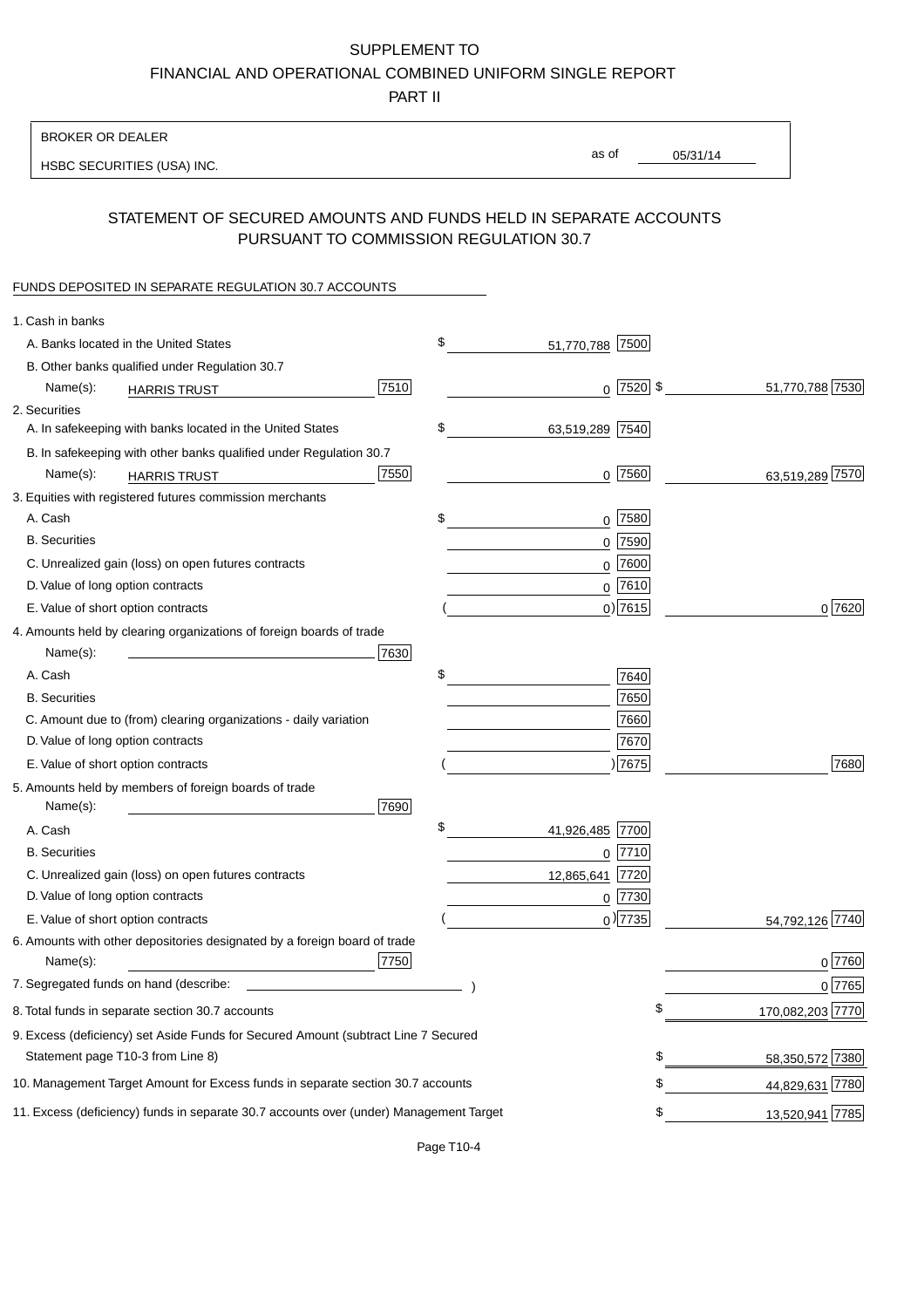#### SUPPLEMENT TO FINANCIAL AND OPERATIONAL COMBINED UNIFORM SINGLE REPORT PART II

HSBC SECURITIES (USA) INC. The state of the state of the state of the state of the state of the state of the state of the state of the state of the state of the state of the state of the state of the state of the state of BROKER OR DEALER

as of

## STATEMENT OF CLEARED SWAPS CUSTOMER SEGREGATION REQUIREMENTS AND FUNDS IN CLEARED SWAPS CUSTOMER ACCOUNTS UNDER 4D(F) OF THE CEA

| <b>Cleared Swaps Customer Requirements</b>                                                                  |                      |                           |
|-------------------------------------------------------------------------------------------------------------|----------------------|---------------------------|
| 1. Net ledger balance                                                                                       |                      |                           |
| A. Cash                                                                                                     |                      | \$<br>8500<br>409,979,523 |
| B. Securities (at market)                                                                                   |                      | 281,389,955<br>8510       |
| 2. Net unrealized profit (loss) in open cleared swaps                                                       |                      | <u>(276,123,011)</u> 8520 |
| 3. Cleared swaps options                                                                                    |                      |                           |
| A. Market value of open cleared swaps option contracts purchased                                            |                      | $0 \; 8530$               |
| B. Market value of open cleared swaps option contracts granted (sold)                                       |                      | $0)$ 8540                 |
| 4. Net equity (deficit) (add lines 1, 2, and 3)                                                             |                      | \$<br>415,246,467 8550    |
| 5. Accounts liquidating to a deficit and accounts with                                                      |                      |                           |
| debit balances - gross amount                                                                               | 3,850,108 8560<br>\$ |                           |
| Less: amount offset by customer owned securities                                                            | 3,850,108) 8570      | 0 8580                    |
| 6. Amount required to be segregated for cleared swaps customers (add lines 4 and 5)                         |                      | \$<br>8590<br>415,246,467 |
| Funds in Cleared Swaps Customer Segregated Accounts                                                         |                      |                           |
| 7. Deposited in cleared swaps customer segregated accounts at banks                                         |                      |                           |
| A. Cash                                                                                                     |                      | \$<br>8600<br>13,029,852  |
| B. Securities representing investments of cleared swaps customers' funds (at market)                        |                      | 0 8610                    |
| C. Securities held for particular cleared swaps customers in lieu of cash (at market)                       |                      | 43,356,197 8620           |
| 8. Margins on deposit with derivatives clearing organizations in cleared swaps customer segregated accounts |                      |                           |
| A. Cash                                                                                                     |                      | 163,866,220 8630          |
| B. Securities representing investments of cleared swaps customers' funds (at market)                        |                      | 8640<br>0                 |
| C. Securities held for particular cleared swaps customers in lieu of cash (at market)                       |                      | 8650<br>238,033,757       |
| 9. Net settlement from (to) derivatives clearing organizations                                              |                      | 13,337,580 8660           |
| 10. Cleared swaps options                                                                                   |                      |                           |
| A. Value of open cleared swaps long option contracts                                                        |                      | $0^{8670}$                |
| B. Value of open cleared swaps short option contracts                                                       |                      | $0$ ) 8680                |
| 11. Net equities with other FCMs                                                                            |                      |                           |
| A. Net liquidating equity                                                                                   |                      | $0^{8690}$                |
| B. Securities representing investments of cleared swaps customers' funds (at market)                        |                      | 0 8700                    |
| C. Securities held for particular cleared swaps customers in lieu of cash (at market)                       |                      | 0 8710                    |
| 12. Cleared swaps customer funds on hand (describe: _                                                       |                      | $0 \frac{8715}{ }$        |
| 13. Total amount in cleared swaps customer segregation (add lines 7 through 12)                             |                      | \$<br>471,623,606 8720    |
| 14. Excess (deficiency) funds in cleared swaps customer segregation (subtract line 6 from line 13)          |                      | 56,377,139 8730           |
| 15. Management Target Amount for Excess funds in cleared swaps segregated accounts                          |                      | \$<br>30,000,000 8760     |
| 16. Excess (deficiency) funds in cleared swaps customer segregated accounts over                            |                      |                           |
| (under) Management Target Excess                                                                            |                      | \$<br>26,377,139 8770     |